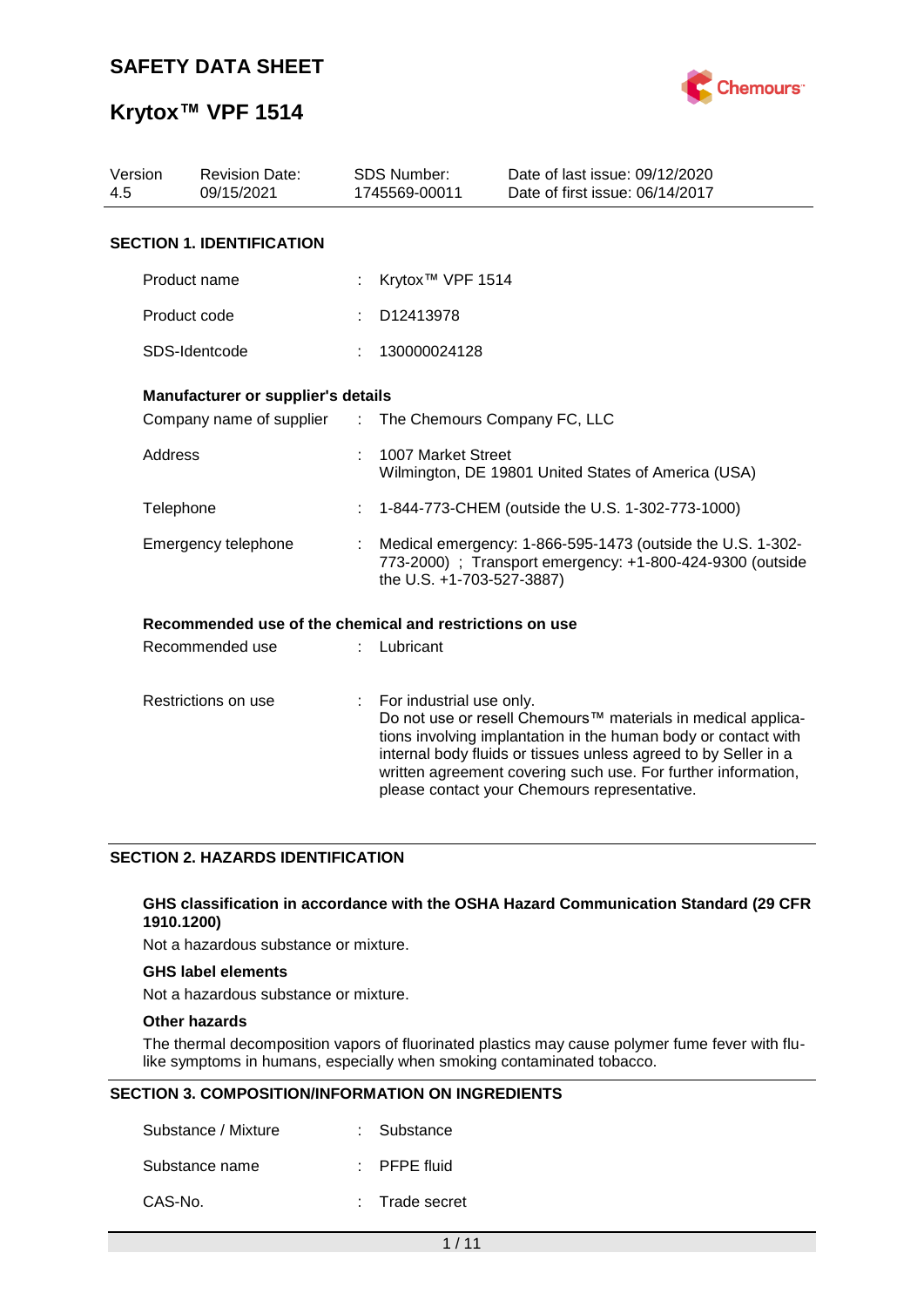



| Version | <b>Revision Date:</b> | SDS Number:   | Date of last issue: 09/12/2020  |
|---------|-----------------------|---------------|---------------------------------|
| -4.5    | 09/15/2021            | 1745569-00011 | Date of first issue: 06/14/2017 |

## **Components**

No hazardous ingredients

# **SECTION 4. FIRST AID MEASURES**

| If inhaled                                                        |    | If inhaled, remove to fresh air.<br>Get medical attention if symptoms occur.                                                                                                                                                                                                                                                               |
|-------------------------------------------------------------------|----|--------------------------------------------------------------------------------------------------------------------------------------------------------------------------------------------------------------------------------------------------------------------------------------------------------------------------------------------|
| In case of skin contact                                           |    | : Wash with water and soap as a precaution.<br>Get medical attention if symptoms occur.                                                                                                                                                                                                                                                    |
| In case of eye contact                                            |    | : Flush eyes with water as a precaution.<br>Get medical attention if irritation develops and persists.                                                                                                                                                                                                                                     |
| If swallowed                                                      | ÷. | If swallowed, DO NOT induce vomiting.<br>Get medical attention if symptoms occur.<br>Rinse mouth thoroughly with water.                                                                                                                                                                                                                    |
| Most important symptoms<br>and effects, both acute and<br>delayed | ÷  | Inhalation may provoke the following symptoms:<br>Polymer fume fever<br>Skin contact may provoke the following symptoms:<br>Redness<br>Eye contact may provoke the following symptoms<br><b>Blurred vision</b><br><b>Discomfort</b><br>Lachrymation<br>Inhalation may provoke the following symptoms:<br>Irritation<br>Shortness of breath |
| Protection of first-aiders                                        |    | No special precautions are necessary for first aid responders.                                                                                                                                                                                                                                                                             |
| Notes to physician                                                |    | Treat symptomatically and supportively.                                                                                                                                                                                                                                                                                                    |

### **SECTION 5. FIRE-FIGHTING MEASURES**

| Suitable extinguishing media :           |    | Not applicable<br>Will not burn                                                                                                |
|------------------------------------------|----|--------------------------------------------------------------------------------------------------------------------------------|
| Unsuitable extinguishing<br>media        |    | Not applicable<br>Will not burn                                                                                                |
| Specific hazards during fire<br>fighting |    | Exposure to combustion products may be a hazard to health.                                                                     |
| Hazardous combustion prod-<br>ucts       |    | Hydrogen fluoride<br>carbonyl fluoride<br>potentially toxic fluorinated compounds<br>aerosolized particulates<br>Carbon oxides |
| Specific extinguishing meth-             | ÷. | Use extinguishing measures that are appropriate to local cir-                                                                  |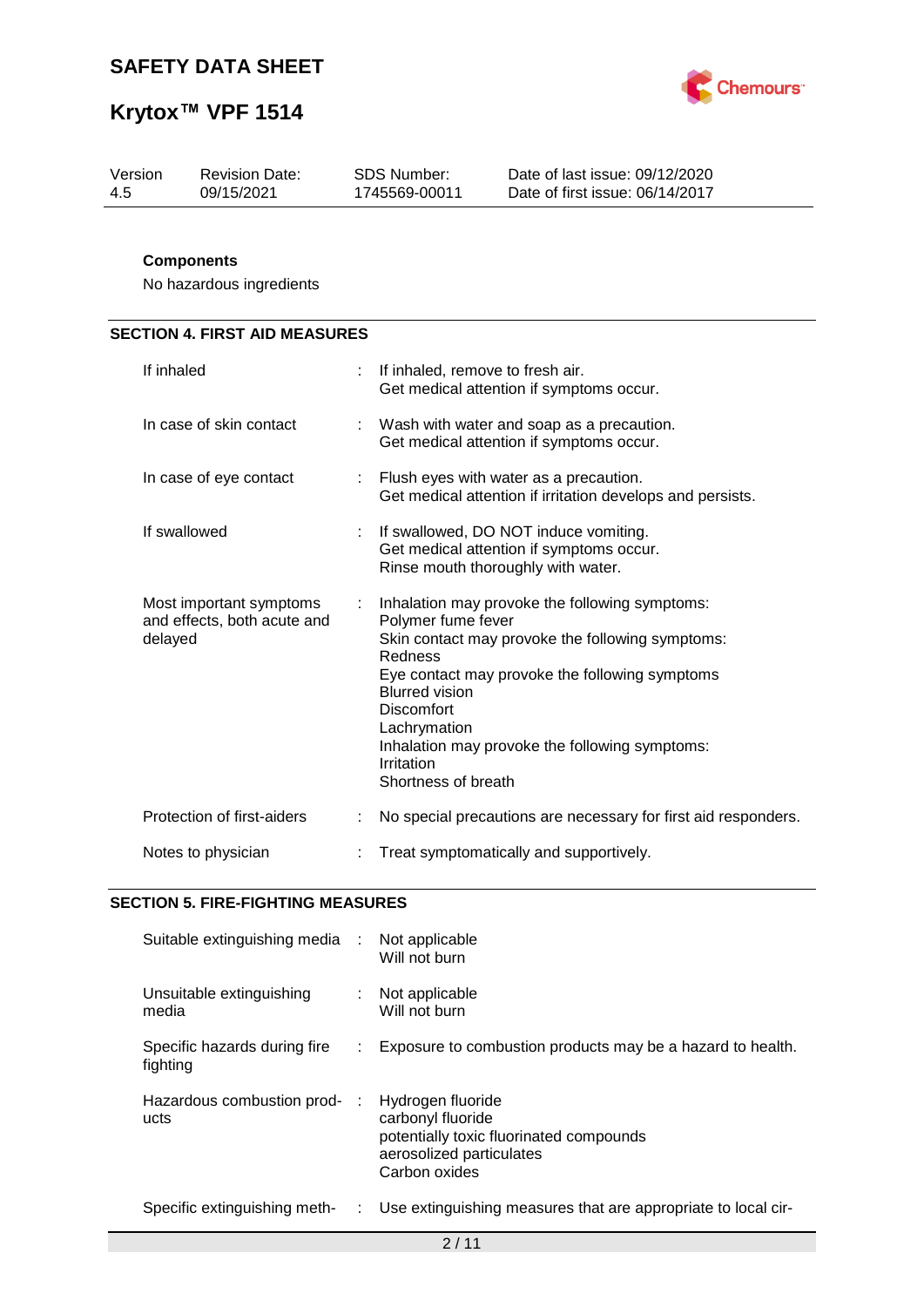

| Version<br>4.5 | <b>Revision Date:</b><br>09/15/2021                                             |  | SDS Number:<br>1745569-00011                                                | Date of last issue: 09/12/2020<br>Date of first issue: 06/14/2017                                                                                                                                                                                                                                                                                                                                                                                                                                                                                                                                                        |
|----------------|---------------------------------------------------------------------------------|--|-----------------------------------------------------------------------------|--------------------------------------------------------------------------------------------------------------------------------------------------------------------------------------------------------------------------------------------------------------------------------------------------------------------------------------------------------------------------------------------------------------------------------------------------------------------------------------------------------------------------------------------------------------------------------------------------------------------------|
| ods            |                                                                                 |  | SO.<br>Evacuate area.                                                       | cumstances and the surrounding environment.<br>Use water spray to cool unopened containers.<br>Remove undamaged containers from fire area if it is safe to do                                                                                                                                                                                                                                                                                                                                                                                                                                                            |
|                | Special protective equipment<br>for fire-fighters                               |  | necessary.<br>Use personal protective equipment.                            | Wear self-contained breathing apparatus for firefighting if                                                                                                                                                                                                                                                                                                                                                                                                                                                                                                                                                              |
|                | <b>SECTION 6. ACCIDENTAL RELEASE MEASURES</b>                                   |  |                                                                             |                                                                                                                                                                                                                                                                                                                                                                                                                                                                                                                                                                                                                          |
|                | Personal precautions, protec- :<br>tive equipment and emer-<br>gency procedures |  |                                                                             | Follow safe handling advice (see section 7) and personal pro-<br>tective equipment recommendations (see section 8).                                                                                                                                                                                                                                                                                                                                                                                                                                                                                                      |
|                | Environmental precautions                                                       |  | Avoid release to the environment.<br>oil barriers).<br>cannot be contained. | Prevent further leakage or spillage if safe to do so.<br>Prevent spreading over a wide area (e.g., by containment or<br>Retain and dispose of contaminated wash water.<br>Local authorities should be advised if significant spillages                                                                                                                                                                                                                                                                                                                                                                                   |
|                | Methods and materials for<br>containment and cleaning up                        |  | bent.<br>which regulations are applicable.                                  | Soak up with inert absorbent material.<br>For large spills, provide diking or other appropriate contain-<br>ment to keep material from spreading. If diked material can be<br>pumped, store recovered material in appropriate container.<br>Clean up remaining materials from spill with suitable absor-<br>Local or national regulations may apply to releases and dispo-<br>sal of this material, as well as those materials and items em-<br>ployed in the cleanup of releases. You will need to determine<br>Sections 13 and 15 of this SDS provide information regarding<br>certain local or national requirements. |

## **SECTION 7. HANDLING AND STORAGE**

| <b>Technical measures</b>   |    | See Engineering measures under EXPOSURE<br>CONTROLS/PERSONAL PROTECTION section.                                                                                                                                           |
|-----------------------------|----|----------------------------------------------------------------------------------------------------------------------------------------------------------------------------------------------------------------------------|
| Local/Total ventilation     |    | : Use only with adequate ventilation.                                                                                                                                                                                      |
| Advice on safe handling     | ÷. | Handle in accordance with good industrial hygiene and safety<br>practice, based on the results of the workplace exposure as-<br>sessment<br>Take care to prevent spills, waste and minimize release to the<br>environment. |
| Conditions for safe storage | ÷. | Keep in properly labeled containers.<br>Store in accordance with the particular national regulations.                                                                                                                      |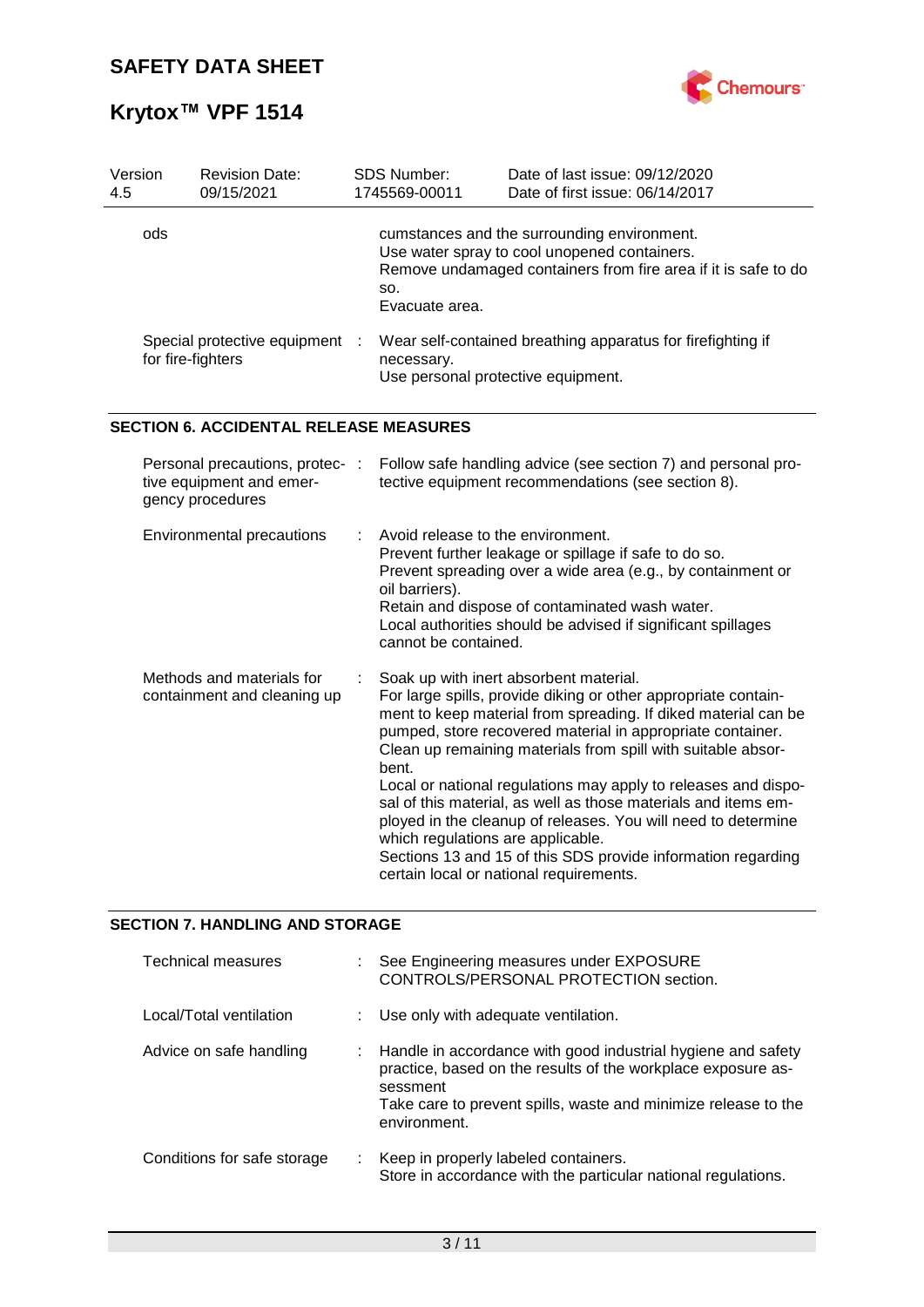

## **Krytox™ VPF 1514**

| Version<br>4.5 | <b>Revision Date:</b><br>09/15/2021           |  | SDS Number:<br>1745569-00011 | Date of last issue: 09/12/2020<br>Date of first issue: 06/14/2017 |
|----------------|-----------------------------------------------|--|------------------------------|-------------------------------------------------------------------|
|                | Materials to avoid                            |  |                              | : No special restrictions on storage with other products.         |
|                | Further information on stor-<br>age stability |  |                              | : No decomposition if stored and applied as directed.             |

## **SECTION 8. EXPOSURE CONTROLS/PERSONAL PROTECTION**

### **Ingredients with workplace control parameters**

Contains no substances with occupational exposure limit values.

## **Occupational exposure limits of decomposition products**

| Components          | CAS-No.   | Value type<br>(Form of<br>exposure) | Control parame-<br>ters / Permissible<br>concentration | <b>Basis</b>        |
|---------------------|-----------|-------------------------------------|--------------------------------------------------------|---------------------|
| Hydrofluoric acid   | 7664-39-3 | <b>TWA</b>                          | $0.5$ ppm<br>(Fluorine)                                | <b>ACGIH</b>        |
|                     |           | $\mathsf{C}$                        | 2 ppm<br>(Fluorine)                                    | <b>ACGIH</b>        |
|                     |           | $\mathsf{C}$                        | 6 ppm<br>$5$ mg/m <sup>3</sup>                         | <b>NIOSH REL</b>    |
|                     |           | <b>TWA</b>                          | $\overline{3}$ ppm<br>$2.5 \text{ mg/m}^3$             | <b>NIOSH REL</b>    |
|                     |           | <b>TWA</b>                          | 3 ppm                                                  | OSHA Z-2            |
| Carbonyl difluoride | 353-50-4  | <b>TWA</b>                          | 2 ppm                                                  | <b>ACGIH</b>        |
|                     |           | <b>STEL</b>                         | 5 ppm                                                  | <b>ACGIH</b>        |
|                     |           | <b>TWA</b>                          | 2 ppm<br>$5 \text{ mg/m}^3$                            | <b>NIOSH REL</b>    |
|                     |           | $\overline{\text{ST}}$              | 5 ppm<br>$15$ mg/m <sup>3</sup>                        | <b>NIOSH REL</b>    |
| Carbon dioxide      | 124-38-9  | <b>TWA</b>                          | 5,000 ppm                                              | <b>ACGIH</b>        |
|                     |           | <b>STEL</b>                         | 30,000 ppm                                             | <b>ACGIH</b>        |
|                     |           | <b>TWA</b>                          | $5,000$ ppm<br>$9,000$ mg/m <sup>3</sup>               | <b>NIOSH REL</b>    |
|                     |           | <b>ST</b>                           | 30,000 ppm<br>54,000 mg/m <sup>3</sup>                 | <b>NIOSH REL</b>    |
|                     |           | <b>TWA</b>                          | $5,000$ ppm<br>$9,000$ mg/m <sup>3</sup>               | OSHA Z-1            |
| Carbon monoxide     | 630-08-0  | <b>TWA</b>                          | 25 ppm                                                 | <b>ACGIH</b>        |
|                     |           | <b>TWA</b>                          | 35 ppm<br>40 mg/m <sup>3</sup>                         | <b>NIOSH REL</b>    |
|                     |           | $\overline{\text{c}}$               | $200$ ppm<br>229 mg/m <sup>3</sup>                     | <b>NIOSH REL</b>    |
|                     |           | <b>TWA</b>                          | 50 ppm<br>55 mg/m <sup>3</sup>                         | OSHA <sub>Z-1</sub> |

**Engineering measures** : Processing may form hazardous compounds (see section 10).

> Ensure adequate ventilation, especially in confined areas. Minimize workplace exposure concentrations.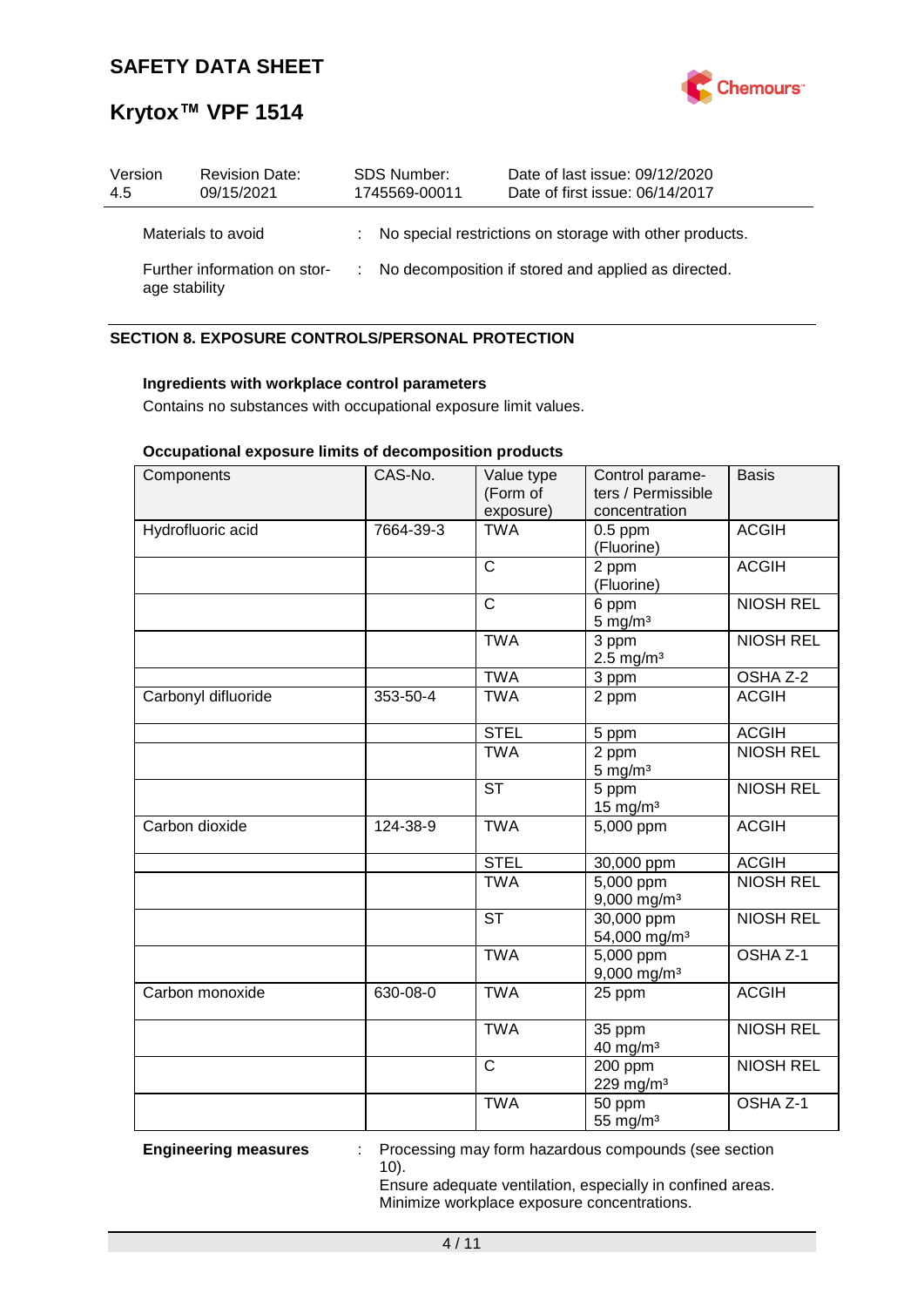



| Version | <b>Revision Date:</b> | SDS Number:   | Date of last issue: 09/12/2020  |
|---------|-----------------------|---------------|---------------------------------|
| -4.5    | 09/15/2021            | 1745569-00011 | Date of first issue: 06/14/2017 |
|         |                       |               |                                 |

## **Personal protective equipment**

| Respiratory protection   |  | General and local exhaust ventilation is recommended to<br>maintain vapor exposures below recommended limits. Where<br>concentrations are above recommended limits or are<br>unknown, appropriate respiratory protection should be worn.<br>Follow OSHA respirator regulations (29 CFR 1910.134) and<br>use NIOSH/MSHA approved respirators. Protection provided<br>by air purifying respirators against exposure to any hazar-<br>dous chemical is limited. Use a positive pressure air supplied<br>respirator if there is any potential for uncontrolled release,<br>exposure levels are unknown, or any other circumstance<br>where air purifying respirators may not provide adequate<br>protection. |  |
|--------------------------|--|----------------------------------------------------------------------------------------------------------------------------------------------------------------------------------------------------------------------------------------------------------------------------------------------------------------------------------------------------------------------------------------------------------------------------------------------------------------------------------------------------------------------------------------------------------------------------------------------------------------------------------------------------------------------------------------------------------|--|
| Hand protection          |  |                                                                                                                                                                                                                                                                                                                                                                                                                                                                                                                                                                                                                                                                                                          |  |
| Remarks                  |  | Wash hands before breaks and at the end of workday.                                                                                                                                                                                                                                                                                                                                                                                                                                                                                                                                                                                                                                                      |  |
| Eye protection           |  | Wear the following personal protective equipment:<br>Safety glasses                                                                                                                                                                                                                                                                                                                                                                                                                                                                                                                                                                                                                                      |  |
| Skin and body protection |  | Skin should be washed after contact.                                                                                                                                                                                                                                                                                                                                                                                                                                                                                                                                                                                                                                                                     |  |
| Hygiene measures         |  | If exposure to chemical is likely during typical use, provide<br>eye flushing systems and safety showers close to the wor-<br>king place.<br>When using do not eat, drink or smoke.<br>Wash contaminated clothing before re-use.                                                                                                                                                                                                                                                                                                                                                                                                                                                                         |  |

## **SECTION 9. PHYSICAL AND CHEMICAL PROPERTIES**

| Appearance                                                     | ÷  | viscous liquid                                      |
|----------------------------------------------------------------|----|-----------------------------------------------------|
| Color                                                          | ÷  | colorless                                           |
| Odor                                                           | ÷  | odorless                                            |
| <b>Odor Threshold</b>                                          | ÷  | No data available                                   |
| рH                                                             | t. | 7                                                   |
| Melting point/freezing point                                   | ÷. | No data available                                   |
| Initial boiling point and boiling : No data available<br>range |    |                                                     |
| Flash point                                                    | ÷  | Method: Pensky-Martens closed cup<br>does not flash |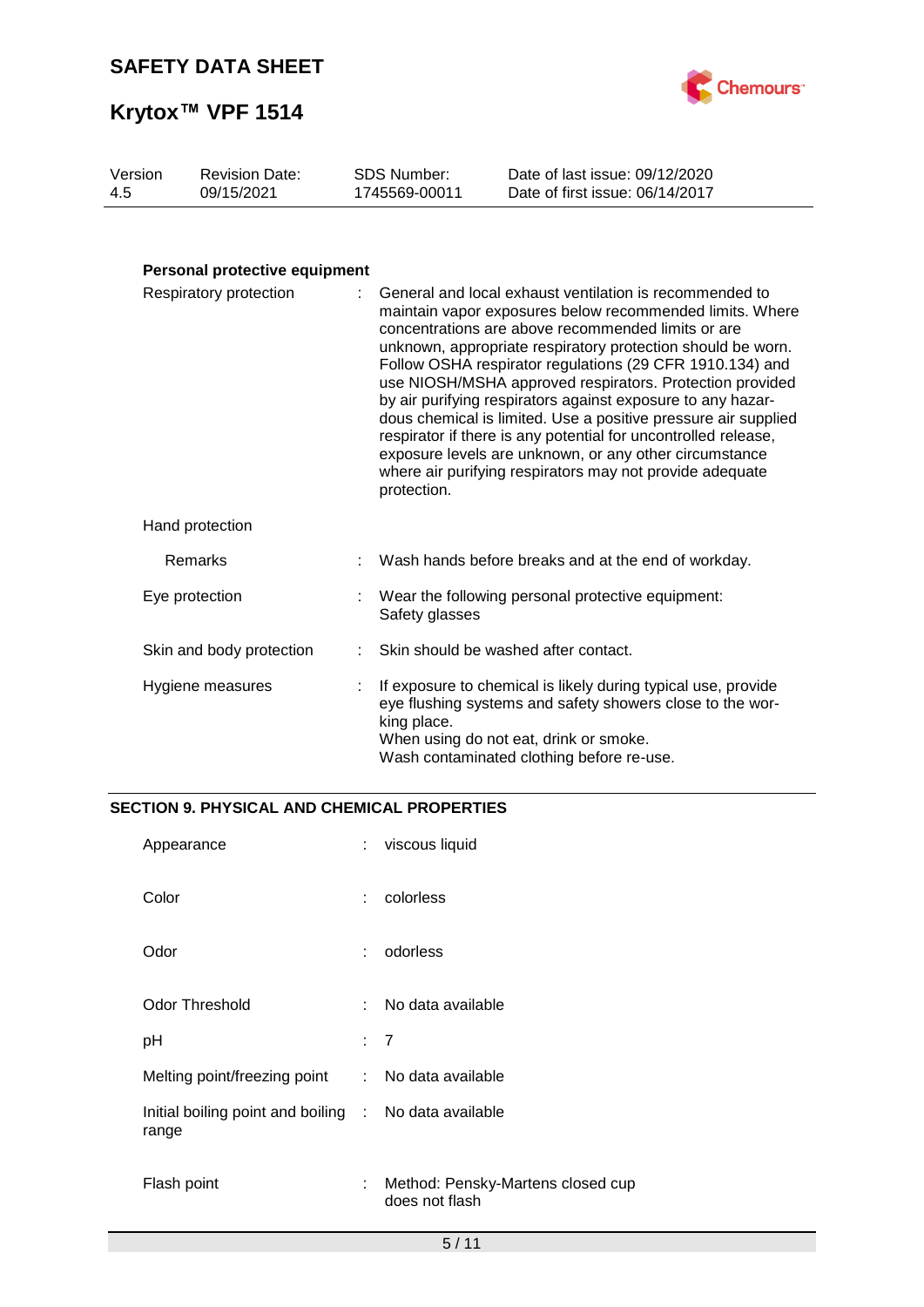

# **Krytox™ VPF 1514**

| Version<br>4.5 |                 | <b>Revision Date:</b><br>09/15/2021                 |                | SDS Number:<br>1745569-00011 | Date of last issue: 09/12/2020<br>Date of first issue: 06/14/2017 |
|----------------|-----------------|-----------------------------------------------------|----------------|------------------------------|-------------------------------------------------------------------|
|                |                 |                                                     |                |                              |                                                                   |
|                |                 | Evaporation rate                                    | ÷              | No data available            |                                                                   |
|                |                 | Flammability (solid, gas)                           | ÷              | Not applicable               |                                                                   |
|                |                 | Flammability (liquids)                              | $\mathcal{L}$  | Will not burn                |                                                                   |
|                |                 | Upper explosion limit / Upper<br>flammability limit | $\mathbb{R}^n$ | No data available            |                                                                   |
|                |                 | Lower explosion limit / Lower<br>flammability limit | ÷              | No data available            |                                                                   |
|                |                 | Vapor pressure                                      |                | No data available            |                                                                   |
|                |                 | Relative vapor density                              | ÷              | No data available            |                                                                   |
|                |                 | Relative density                                    | ÷              | 1.86 - 1.91 (75 °F / 24 °C)  |                                                                   |
|                | Solubility(ies) | Water solubility                                    | ÷              | insoluble                    |                                                                   |
|                | octanol/water   | Partition coefficient: n-                           |                | No data available            |                                                                   |
|                |                 | Autoignition temperature                            | $\mathbb{R}^n$ | No data available            |                                                                   |
|                |                 | Decomposition temperature                           | ÷              | 662 °F / 350 °C              |                                                                   |
|                | Viscosity       | Viscosity, kinematic                                | ÷              | No data available            |                                                                   |
|                |                 | <b>Explosive properties</b>                         | t              | Not explosive                |                                                                   |
|                |                 | Oxidizing properties                                |                |                              | The substance or mixture is not classified as oxidizing.          |
|                | Particle size   |                                                     |                | Not applicable               |                                                                   |

## **SECTION 10. STABILITY AND REACTIVITY**

| Reactivity             | ÷ | Not classified as a reactivity hazard.                                                                        |
|------------------------|---|---------------------------------------------------------------------------------------------------------------|
| Chemical stability     |   | Stable under normal conditions.                                                                               |
| tions                  |   | Possibility of hazardous reac- : Hazardous decomposition products will be formed at elevated<br>temperatures. |
| Conditions to avoid    |   | None known.                                                                                                   |
| Incompatible materials |   | None.                                                                                                         |
|                        |   |                                                                                                               |

**Hazardous decomposition products** Thermal decomposition :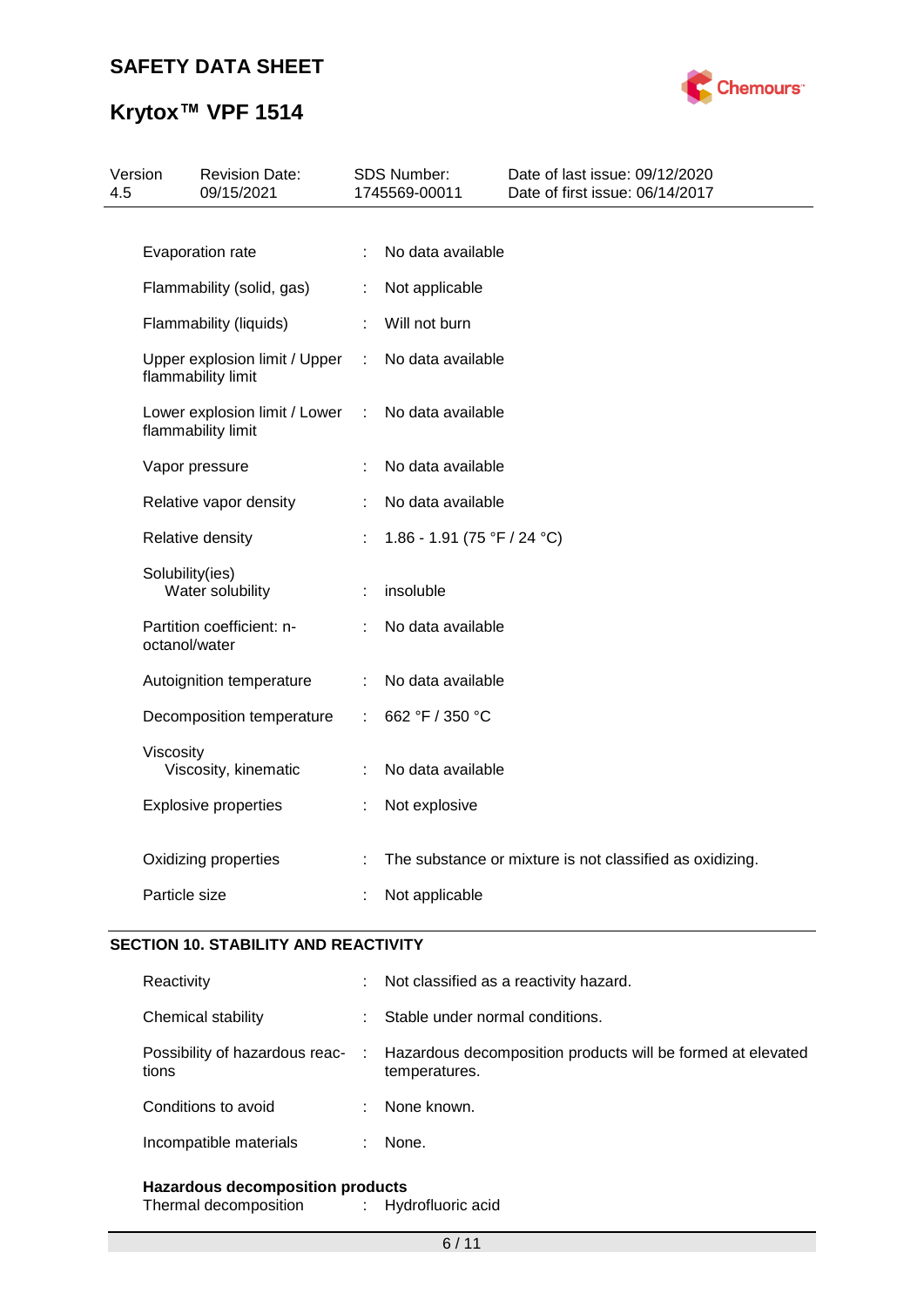Revision Date:



Date of last issue: 09/12/2020

# **Krytox™ VPF 1514**

Version

| 4.5 | 09/15/2021                                             |                                                                                     | 1745569-00011                                            | Date of first issue: 06/14/2017                                                                                                                             |
|-----|--------------------------------------------------------|-------------------------------------------------------------------------------------|----------------------------------------------------------|-------------------------------------------------------------------------------------------------------------------------------------------------------------|
|     |                                                        |                                                                                     | Carbonyl difluoride<br>Carbon dioxide<br>Carbon monoxide |                                                                                                                                                             |
|     |                                                        | <b>SECTION 11. TOXICOLOGICAL INFORMATION</b>                                        |                                                          |                                                                                                                                                             |
|     | Inhalation<br>Skin contact<br>Ingestion<br>Eye contact | Information on likely routes of exposure                                            |                                                          |                                                                                                                                                             |
|     | <b>Acute toxicity</b>                                  | Not classified based on available information.                                      |                                                          |                                                                                                                                                             |
|     | <b>Skin corrosion/irritation</b>                       | Not classified based on available information.                                      |                                                          |                                                                                                                                                             |
|     |                                                        | Serious eye damage/eye irritation<br>Not classified based on available information. |                                                          |                                                                                                                                                             |
|     |                                                        | Respiratory or skin sensitization                                                   |                                                          |                                                                                                                                                             |
|     | <b>Skin sensitization</b>                              | Not classified based on available information.                                      |                                                          |                                                                                                                                                             |
|     | <b>Respiratory sensitization</b>                       | Not classified based on available information.                                      |                                                          |                                                                                                                                                             |
|     | <b>Germ cell mutagenicity</b>                          | Not classified based on available information.                                      |                                                          |                                                                                                                                                             |
|     | Carcinogenicity<br><b>IARC</b>                         | Not classified based on available information.                                      |                                                          | No ingredient of this product present at levels greater than or equal to 0.1% is<br>identified as probable, possible or confirmed human carcinogen by IARC. |
|     | <b>OSHA</b>                                            | on OSHA's list of regulated carcinogens.                                            |                                                          | No component of this product present at levels greater than or equal to 0.1% is                                                                             |
|     | <b>NTP</b>                                             |                                                                                     |                                                          | No ingredient of this product present at levels greater than or equal to 0.1% is<br>identified as a known or anticipated carcinogen by NTP.                 |
|     | <b>Reproductive toxicity</b>                           | Not classified based on available information.                                      |                                                          |                                                                                                                                                             |
|     | <b>STOT-single exposure</b>                            | Not classified based on available information.                                      |                                                          |                                                                                                                                                             |
|     | <b>STOT-repeated exposure</b>                          | Not classified based on available information.                                      |                                                          |                                                                                                                                                             |
|     | <b>Aspiration toxicity</b>                             | Not classified based on available information.                                      |                                                          |                                                                                                                                                             |
|     |                                                        |                                                                                     | 7/11                                                     |                                                                                                                                                             |
|     |                                                        |                                                                                     |                                                          |                                                                                                                                                             |
|     |                                                        |                                                                                     |                                                          |                                                                                                                                                             |

SDS Number: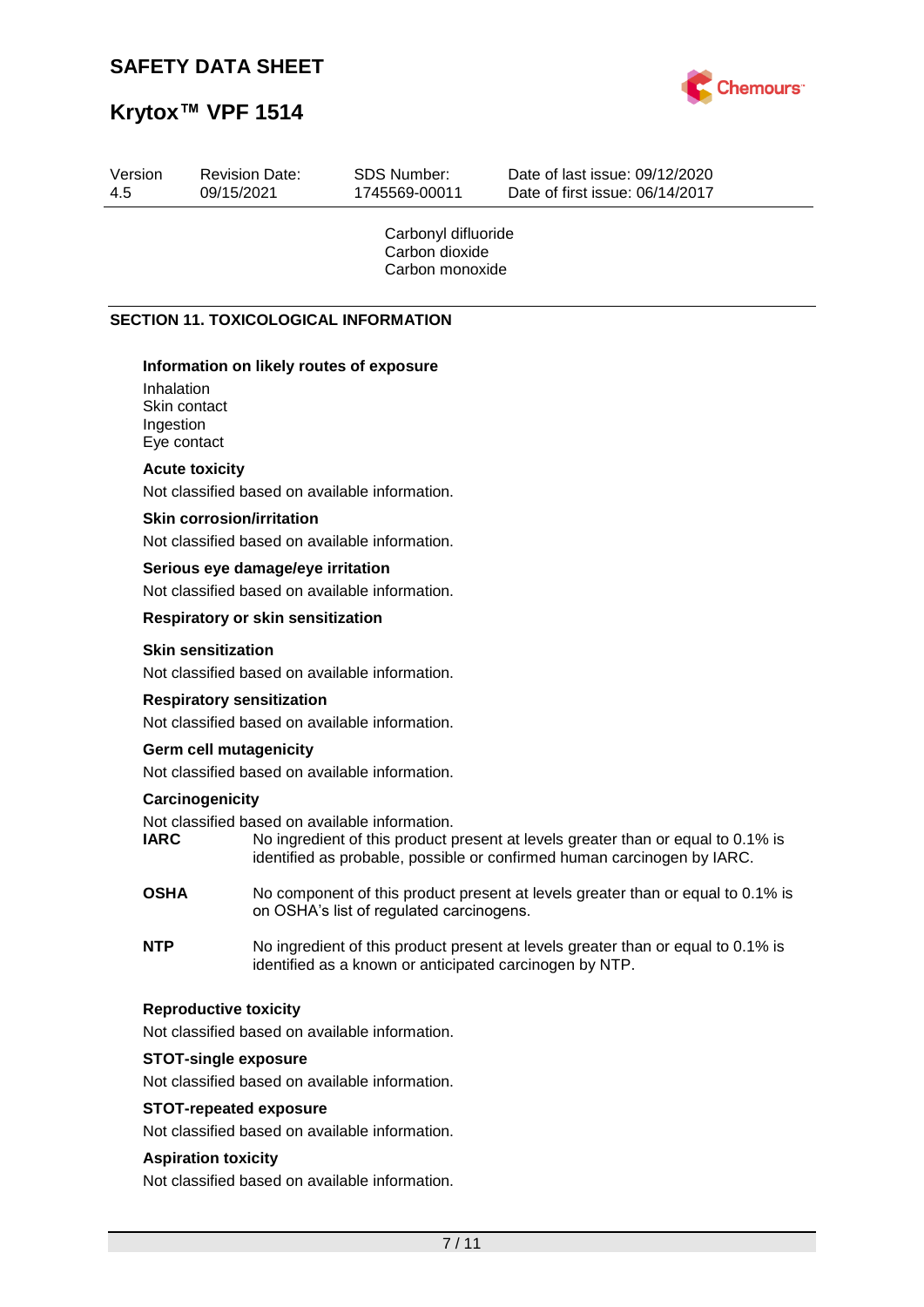

## **Krytox™ VPF 1514**

| Version | <b>Revision Date:</b>                      | <b>SDS Number:</b> | Date of last issue: 09/12/2020<br>Date of first issue: 06/14/2017 |  |  |  |  |  |  |
|---------|--------------------------------------------|--------------------|-------------------------------------------------------------------|--|--|--|--|--|--|
| 4.5     | 09/15/2021                                 | 1745569-00011      |                                                                   |  |  |  |  |  |  |
|         | <b>SECTION 12. ECOLOGICAL INFORMATION</b>  |                    |                                                                   |  |  |  |  |  |  |
|         | <b>Ecotoxicity</b>                         |                    |                                                                   |  |  |  |  |  |  |
|         | No data available                          |                    |                                                                   |  |  |  |  |  |  |
|         | <b>Persistence and degradability</b>       |                    |                                                                   |  |  |  |  |  |  |
|         | No data available                          |                    |                                                                   |  |  |  |  |  |  |
|         | <b>Bioaccumulative potential</b>           |                    |                                                                   |  |  |  |  |  |  |
|         | No data available                          |                    |                                                                   |  |  |  |  |  |  |
|         | <b>Mobility in soil</b>                    |                    |                                                                   |  |  |  |  |  |  |
|         | No data available                          |                    |                                                                   |  |  |  |  |  |  |
|         | Other adverse effects                      |                    |                                                                   |  |  |  |  |  |  |
|         | No data available                          |                    |                                                                   |  |  |  |  |  |  |
|         | <b>SECTION 13. DISPOSAL CONSIDERATIONS</b> |                    |                                                                   |  |  |  |  |  |  |
|         |                                            |                    |                                                                   |  |  |  |  |  |  |
|         | Disposal methods                           |                    |                                                                   |  |  |  |  |  |  |

| <b>PISPOSAI IIIGUIUUS</b> |                                                                                                                                                                |
|---------------------------|----------------------------------------------------------------------------------------------------------------------------------------------------------------|
| Waste from residues       | Dispose of in accordance with local regulations.                                                                                                               |
| Contaminated packaging    | Empty containers should be taken to an approved waste<br>handling site for recycling or disposal.<br>If not otherwise specified: Dispose of as unused product. |

### **SECTION 14. TRANSPORT INFORMATION**

### **International Regulations**

### **UNRTDG**

Not regulated as a dangerous good

### **IATA-DGR**

Not regulated as a dangerous good

### **IMDG-Code**

Not regulated as a dangerous good

### **Transport in bulk according to Annex II of MARPOL 73/78 and the IBC Code**

Not applicable for product as supplied.

### **Domestic regulation**

**49 CFR** Not regulated as a dangerous good

# **Special precautions for user**

Not applicable

### **SECTION 15. REGULATORY INFORMATION**

### **CERCLA Reportable Quantity**

This material does not contain any components with a CERCLA RQ.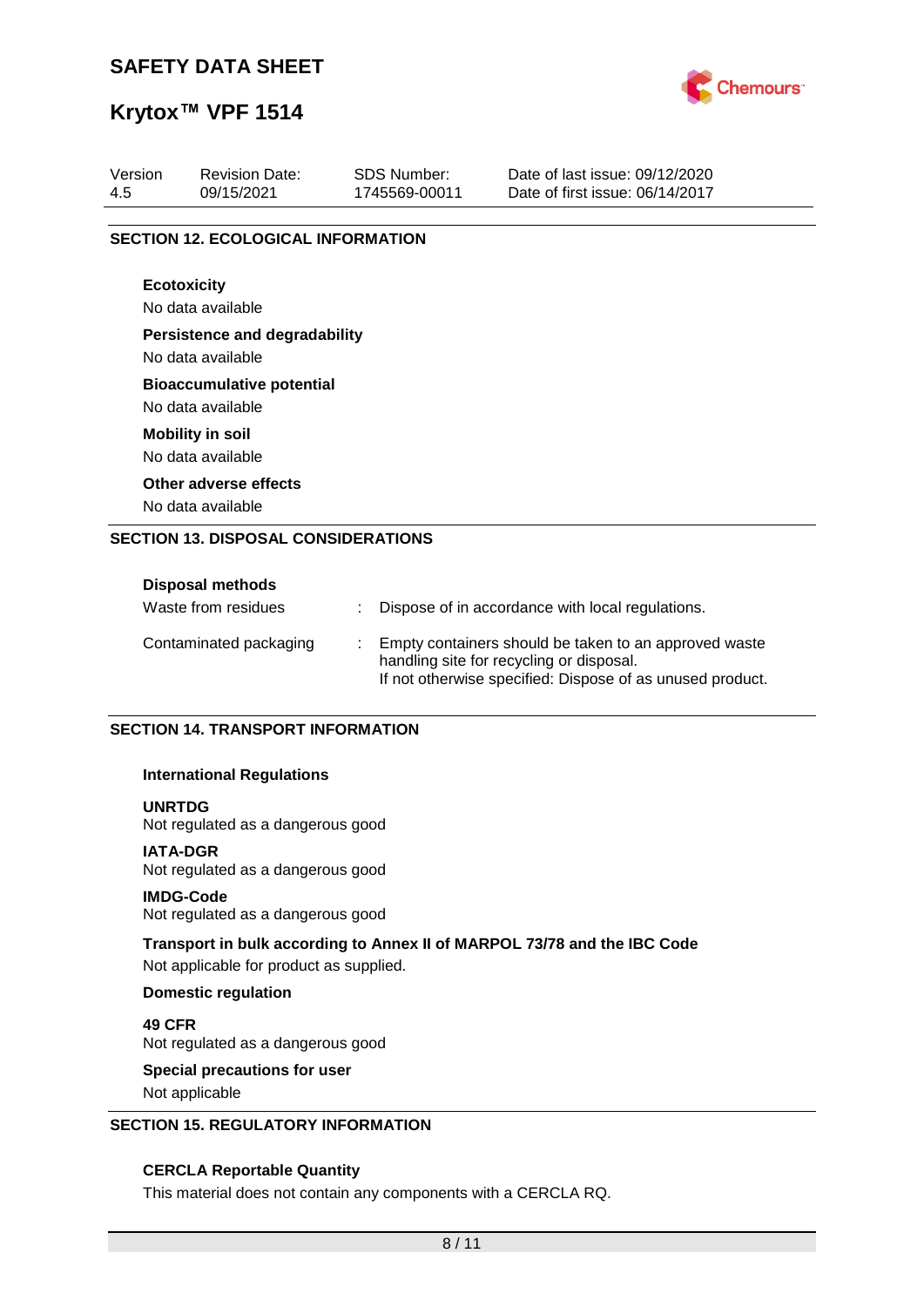

| Version<br>4.5 |                 | <b>Revision Date:</b><br>09/15/2021                                                                                                              | SDS Number:<br>1745569-00011 | Date of last issue: 09/12/2020<br>Date of first issue: 06/14/2017                                                        |                                                             |
|----------------|-----------------|--------------------------------------------------------------------------------------------------------------------------------------------------|------------------------------|--------------------------------------------------------------------------------------------------------------------------|-------------------------------------------------------------|
|                |                 | <b>SARA 304 Extremely Hazardous Substances Reportable Quantity</b><br>This material does not contain any components with a section 304 EHS RQ.   |                              |                                                                                                                          |                                                             |
|                |                 | SARA 302 Extremely Hazardous Substances Threshold Planning Quantity<br>This material does not contain any components with a section 302 EHS TPQ. |                              |                                                                                                                          |                                                             |
|                |                 | SARA 311/312 Hazards                                                                                                                             | : No SARA Hazards            |                                                                                                                          |                                                             |
|                | <b>SARA 313</b> |                                                                                                                                                  |                              | known CAS numbers that exceed the threshold (De Minimis)<br>reporting levels established by SARA Title III, Section 313. | This material does not contain any chemical components with |
|                |                 | <b>US State Regulations</b>                                                                                                                      |                              |                                                                                                                          |                                                             |
|                |                 | Pennsylvania Right To Know<br><b>PFPE</b> fluid                                                                                                  |                              |                                                                                                                          | Trade secret                                                |
|                |                 | Califacela Deag CE                                                                                                                               |                              |                                                                                                                          |                                                             |

**California Prop. 65**

WARNING: This product can expose you to chemicals including Pentadecafluorooctanoic acid, which is/are known to the State of California to cause birth defects or other reproductive harm. For more information go to www.P65Warnings.ca.gov. Note to User: This product is not made with PFOA nor is PFOA intentionally present in the product; however, it is possible that PFOA may be present as an impurity at background (environmental) levels.

## **SECTION 16. OTHER INFORMATION**









HMIS® ratings are based on a 0-4 rating scale, with 0 representing minimal hazards or risks, and 4 representing significant hazards or risks. The "\*" represents a chronic hazard, while the "/" represents the absence of a chronic hazard.

Krytox™ and any associated logos are trademarks or copyrights of The Chemours Company FC, LLC.

Chemours™ and the Chemours Logo are trademarks of The Chemours Company. Before use read Chemours safety information.

For further information contact the local Chemours office or nominated distributors.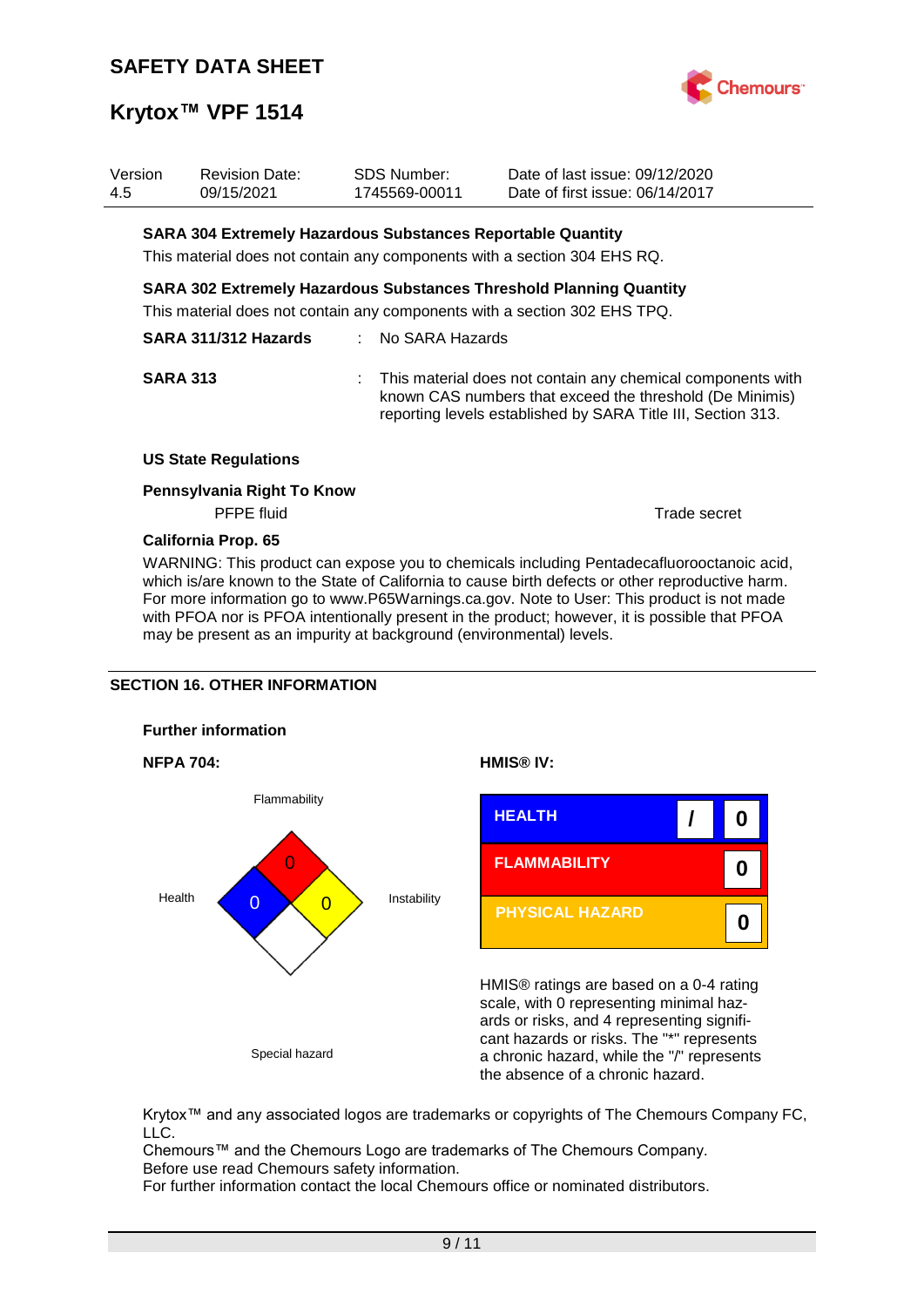

| Version<br>4.5  | <b>Revision Date:</b><br>09/15/2021     |  | <b>SDS Number:</b><br>1745569-00011                                                         | Date of last issue: 09/12/2020<br>Date of first issue: 06/14/2017                            |  |  |  |
|-----------------|-----------------------------------------|--|---------------------------------------------------------------------------------------------|----------------------------------------------------------------------------------------------|--|--|--|
|                 | <b>Full text of other abbreviations</b> |  |                                                                                             |                                                                                              |  |  |  |
| <b>ACGIH</b>    |                                         |  |                                                                                             | : USA. ACGIH Threshold Limit Values (TLV)                                                    |  |  |  |
| NIOSH REL       |                                         |  | USA. NIOSH Recommended Exposure Limits                                                      |                                                                                              |  |  |  |
|                 | OSHA Z-1                                |  | USA. Occupational Exposure Limits (OSHA) - Table Z-1 Lim-<br>its for Air Contaminants       |                                                                                              |  |  |  |
|                 | OSHA Z-2                                |  | USA. Occupational Exposure Limits (OSHA) - Table Z-2                                        |                                                                                              |  |  |  |
|                 | ACGIH / TWA                             |  | 8-hour, time-weighted average                                                               |                                                                                              |  |  |  |
|                 | ACGIH / STEL                            |  | Short-term exposure limit                                                                   |                                                                                              |  |  |  |
|                 | ACGIH / C                               |  | Ceiling limit                                                                               |                                                                                              |  |  |  |
| NIOSH REL / TWA |                                         |  |                                                                                             | Time-weighted average concentration for up to a 10-hour<br>workday during a 40-hour workweek |  |  |  |
| NIOSH REL / ST  |                                         |  | : STEL - 15-minute TWA exposure that should not be exceeded<br>at any time during a workday |                                                                                              |  |  |  |
|                 | NIOSH REL / C                           |  |                                                                                             | Ceiling value not be exceeded at any time.                                                   |  |  |  |
|                 | OSHA Z-1 / TWA                          |  | : 8-hour time weighted average                                                              |                                                                                              |  |  |  |
|                 | OSHA Z-2 / TWA                          |  | 8-hour time weighted average                                                                |                                                                                              |  |  |  |

AIIC - Australian Inventory of Industrial Chemicals; ASTM - American Society for the Testing of Materials; bw - Body weight; CERCLA - Comprehensive Environmental Response, Compensation, and Liability Act; CMR - Carcinogen, Mutagen or Reproductive Toxicant; DIN - Standard of the German Institute for Standardisation; DOT - Department of Transportation; DSL - Domestic Substances List (Canada); ECx - Concentration associated with x% response; EHS - Extremely Hazardous Substance; ELx - Loading rate associated with x% response; EmS - Emergency Schedule; ENCS - Existing and New Chemical Substances (Japan); ErCx - Concentration associated with x% growth rate response; ERG - Emergency Response Guide; GHS - Globally Harmonized System; GLP - Good Laboratory Practice; HMIS - Hazardous Materials Identification System; IARC - International Agency for Research on Cancer; IATA - International Air Transport Association; IBC - International Code for the Construction and Equipment of Ships carrying Dangerous Chemicals in Bulk; IC50 - Half maximal inhibitory concentration; ICAO - International Civil Aviation Organization; IECSC - Inventory of Existing Chemical Substances in China; IMDG - International Maritime Dangerous Goods; IMO - International Maritime Organization; ISHL - Industrial Safety and Health Law (Japan); ISO - International Organisation for Standardization; KECI - Korea Existing Chemicals Inventory; LC50 - Lethal Concentration to 50 % of a test population; LD50 - Lethal Dose to 50% of a test population (Median Lethal Dose); MARPOL - International Convention for the Prevention of Pollution from Ships; MSHA - Mine Safety and Health Administration; n.o.s. - Not Otherwise Specified; NFPA - National Fire Protection Association; NO(A)EC - No Observed (Adverse) Effect Concentration; NO(A)EL - No Observed (Adverse) Effect Level; NOELR - No Observable Effect Loading Rate; NTP - National Toxicology Program; NZIoC - New Zealand Inventory of Chemicals; OECD - Organization for Economic Co-operation and Development; OPPTS - Office of Chemical Safety and Pollution Prevention; PBT - Persistent, Bioaccumulative and Toxic substance; PICCS - Philippines Inventory of Chemicals and Chemical Substances; (Q)SAR - (Quantitative) Structure Activity Relationship; RCRA - Resource Conservation and Recovery Act; REACH - Regulation (EC) No 1907/2006 of the European Parliament and of the Council concerning the Registration, Evaluation, Authorisation and Restriction of Chemicals; RQ - Reportable Quantity; SADT - Self-Accelerating Decomposition Temperature; SARA - Superfund Amendments and Reauthorization Act; SDS - Safety Data Sheet; TCSI - Taiwan Chemical Substance Inventory; TECI - Thailand Existing Chemicals Inventory; TSCA - Toxic Substances Control Act (United States); UN - United Nations; UNRTDG - United Nations Recommendations on the Transport of Dangerous Goods; vPvB - Very Persistent and Very Bioaccumulative

Sources of key data used to compile the Material Safety Data Sheet

Internal technical data, data from raw material SDSs, OECD eChem Portal search results and European Chemicals Agency, http://echa.europa.eu/